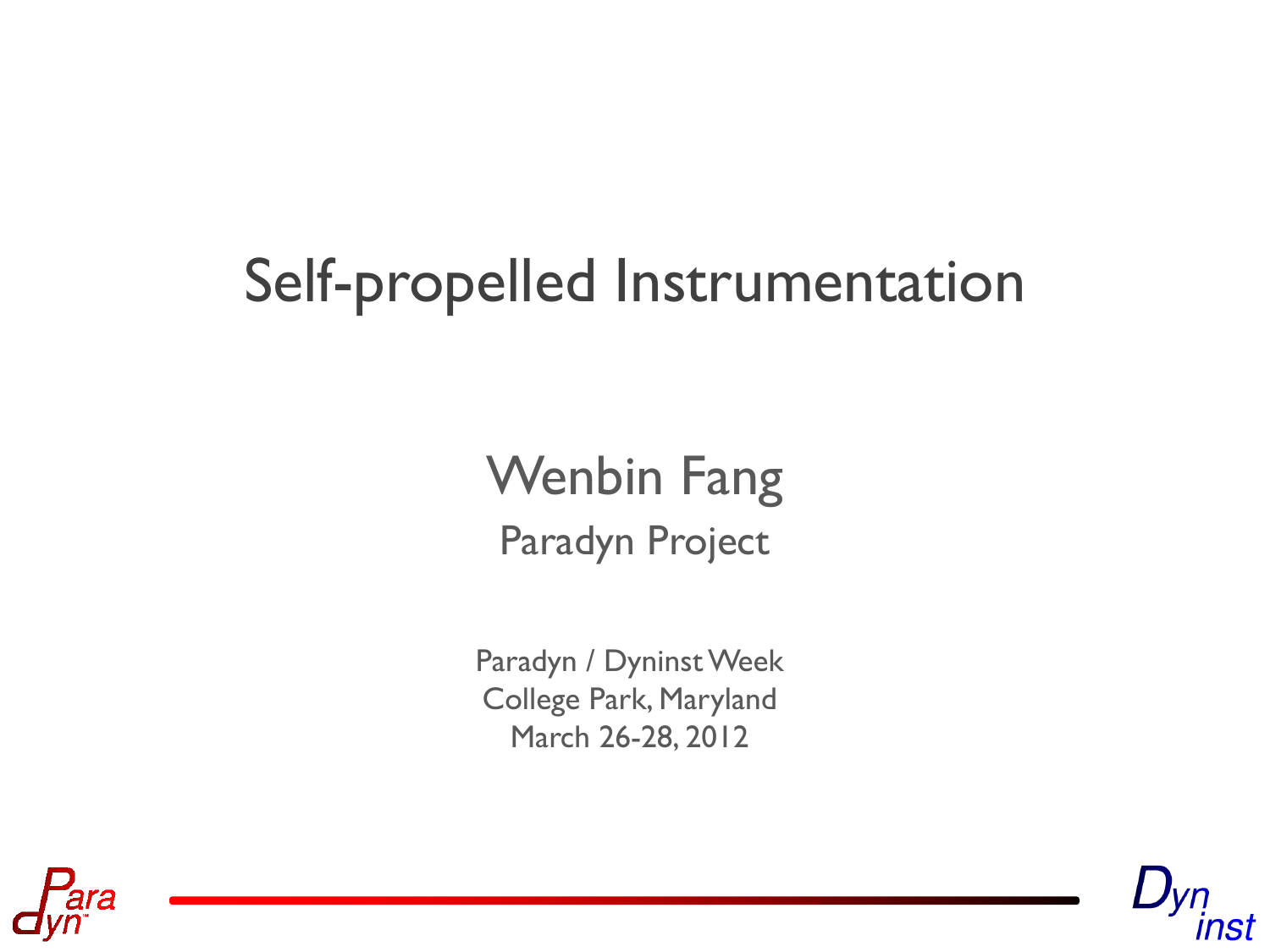### **Overview**

# o Self-propelled instrumentation

- o Inject a fragment of code into the target process
- o Instrumentation automatically follows control flow
	- oWithin process
	- o Cross process / host boundary
- o Features
	- o I<sup>st</sup> party execution in the same address space
	- o On demand, function call level instrumentation

# o Applications

o Fault diagnosis, security analysis, …

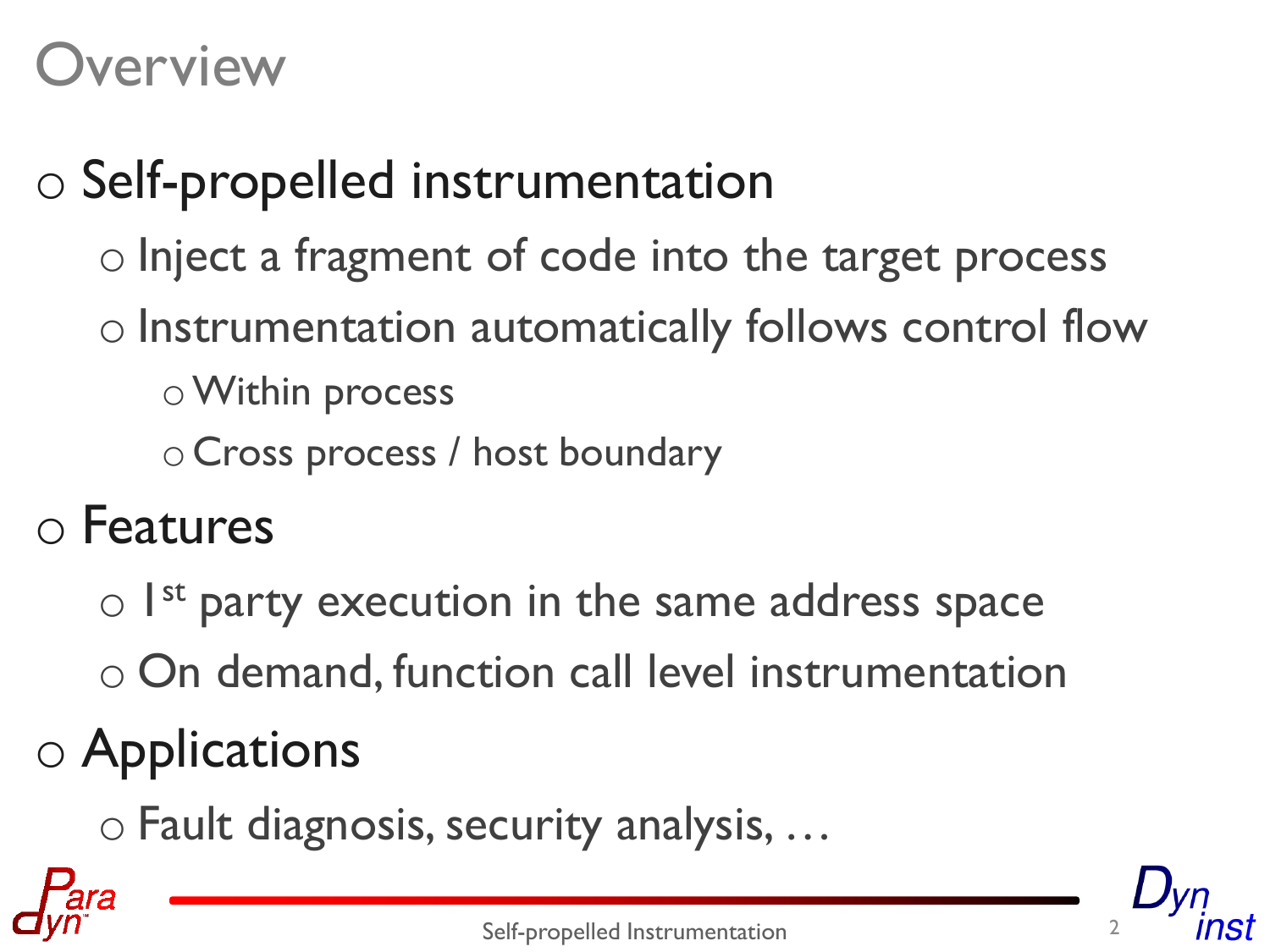# Big Picture





o Injector: Process to inject shared library

#### o Agent: Shared library

- o User-specified payload functions
- o Instrumentation engine



Self-propelled Instrumentation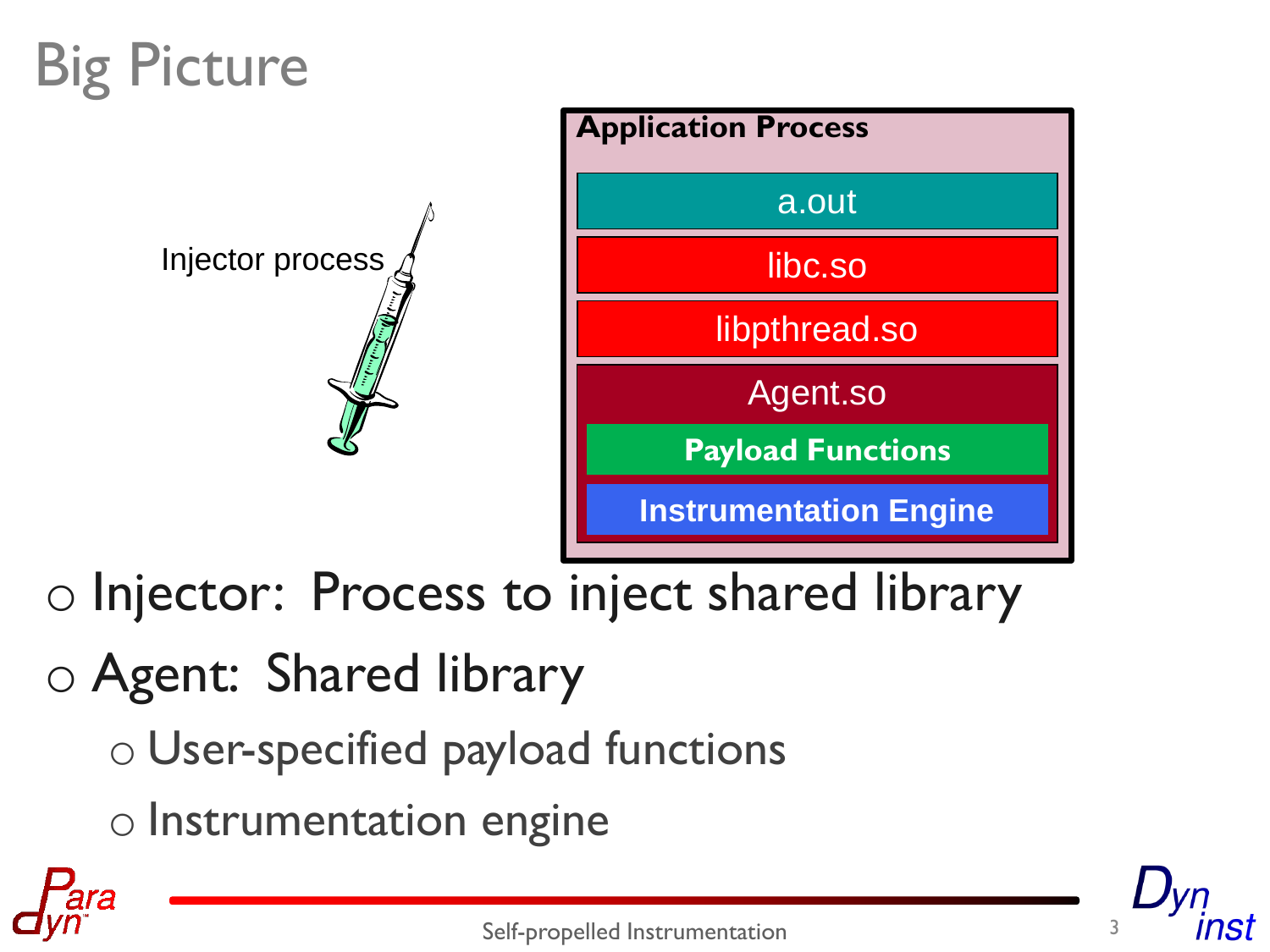# How it works

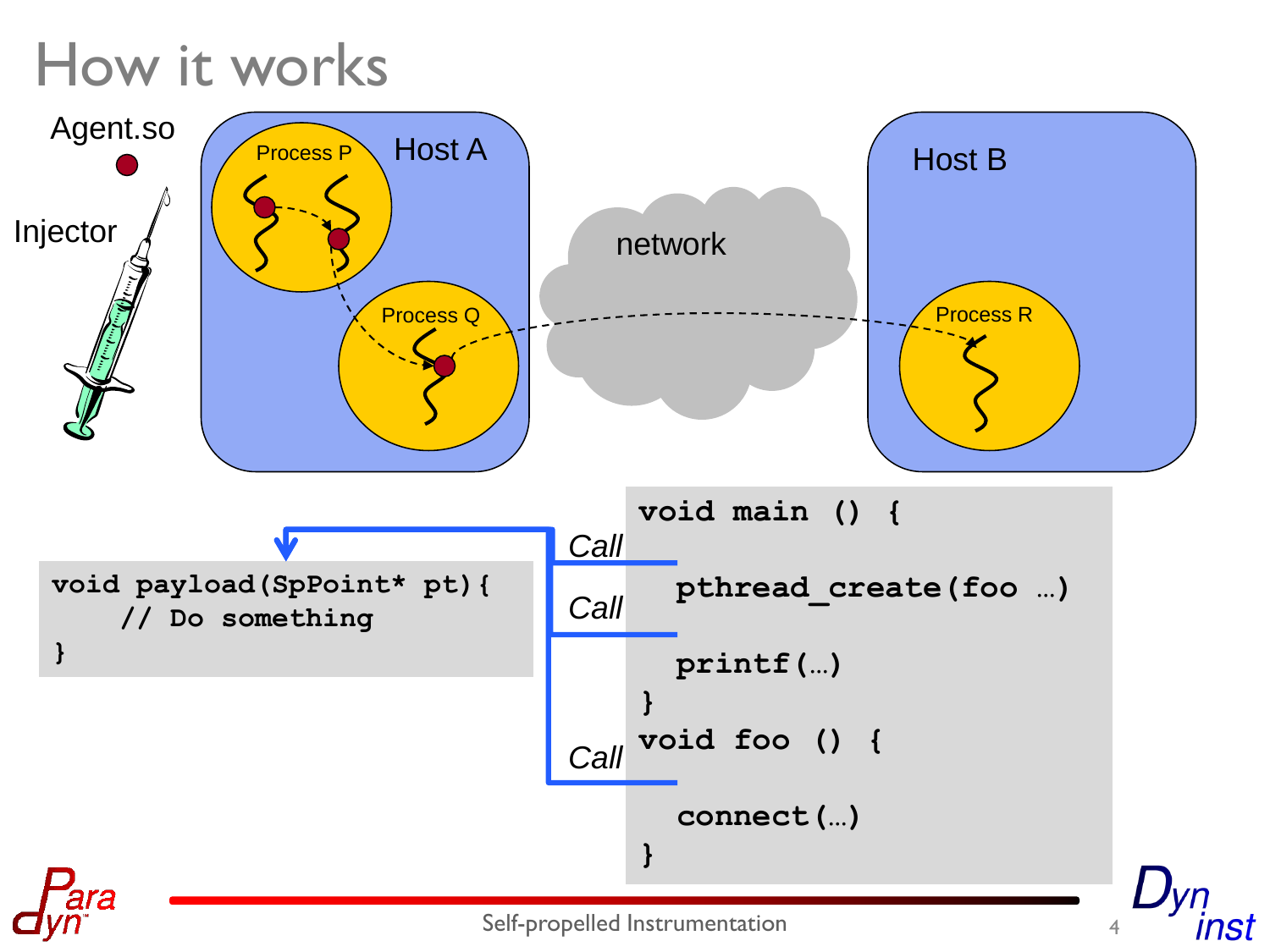### Reincarnation

### Previous life (2006)

- o Parallel implementation with Dyninst
- o x86 Linux
- o For research on fault diagnosis [1]
- Reincarnation (2012)
- o Leverage Dyninst toolkits
- $\circ$  x86/x86 64 Linux
- $\circ$  Initially for security analysis, also for more applications

[1] Alexander Vladimirovich Mirgorodskiy, "Automated problem diagnosis in distributed systems", Doctoral dissertation, University of Wisconsin-Madison, Madison, WI, USA, 2006.

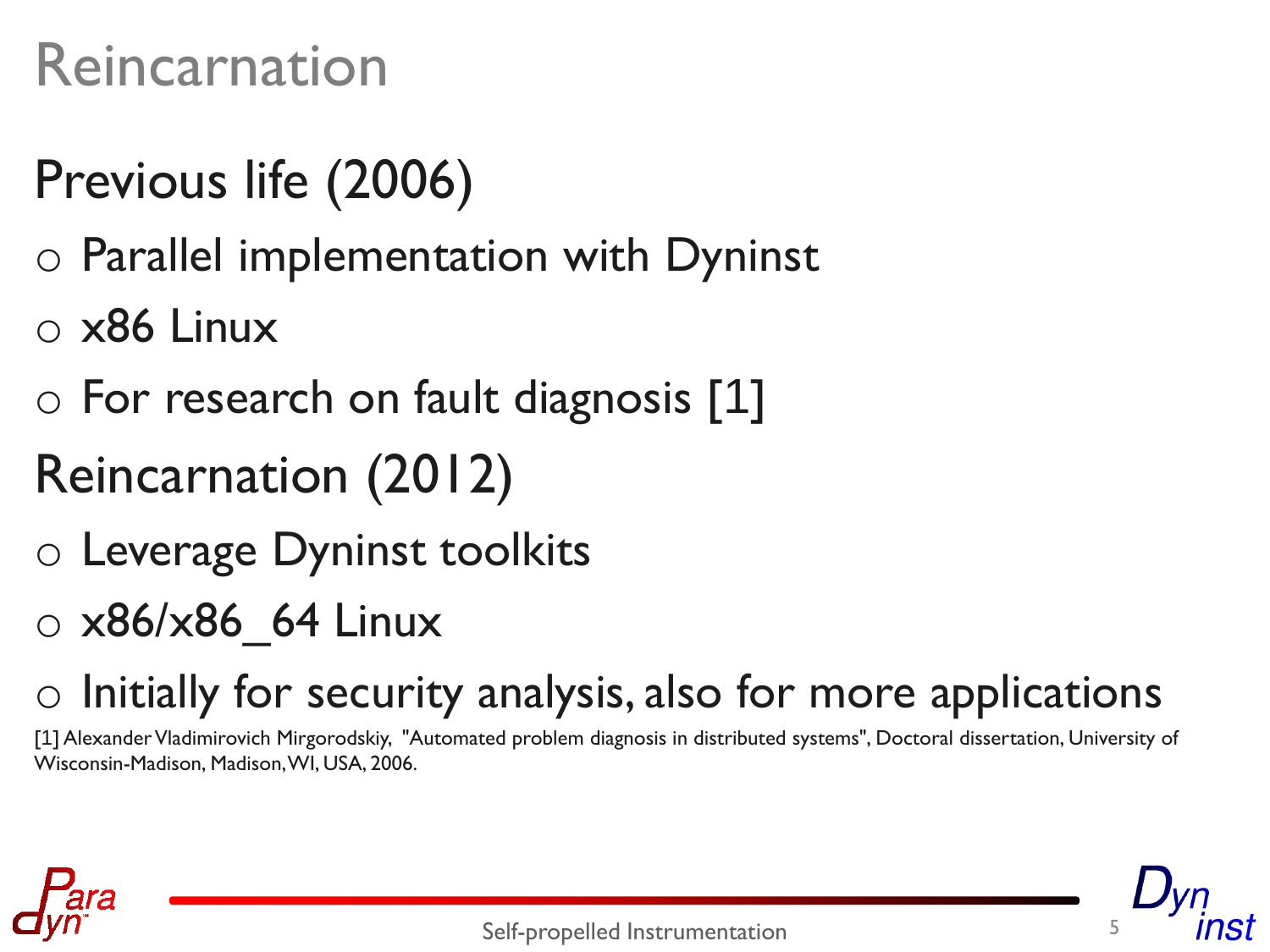Injector

o Inject a shared library before a process executes o Use dynamic linking to load agent (LD\_PRELOAD)

o Inject a shared library for a process in execution o Use Dyninst toolkit (ProcControlAPI)



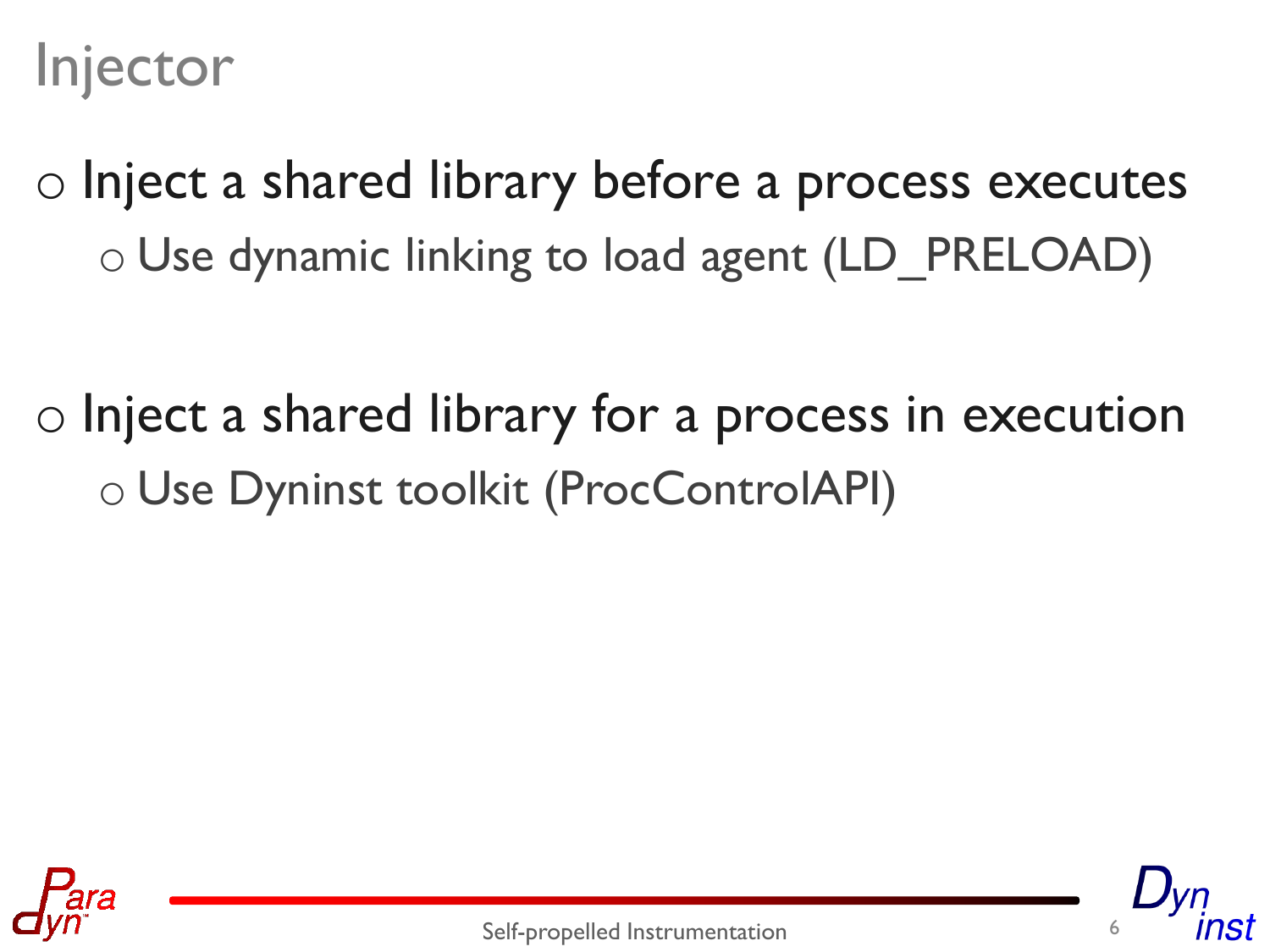# Agent – Contents

#### o User-provided payload functions

- o Entry payload: executed before each function call
- o Exit payload: executed after each function call

#### o Instrumentation Engine

- o Mainly based on PatchAPI
- o Also based on other Dyninst toolkits, e.g., Stackwalker, InstructionAPI, …

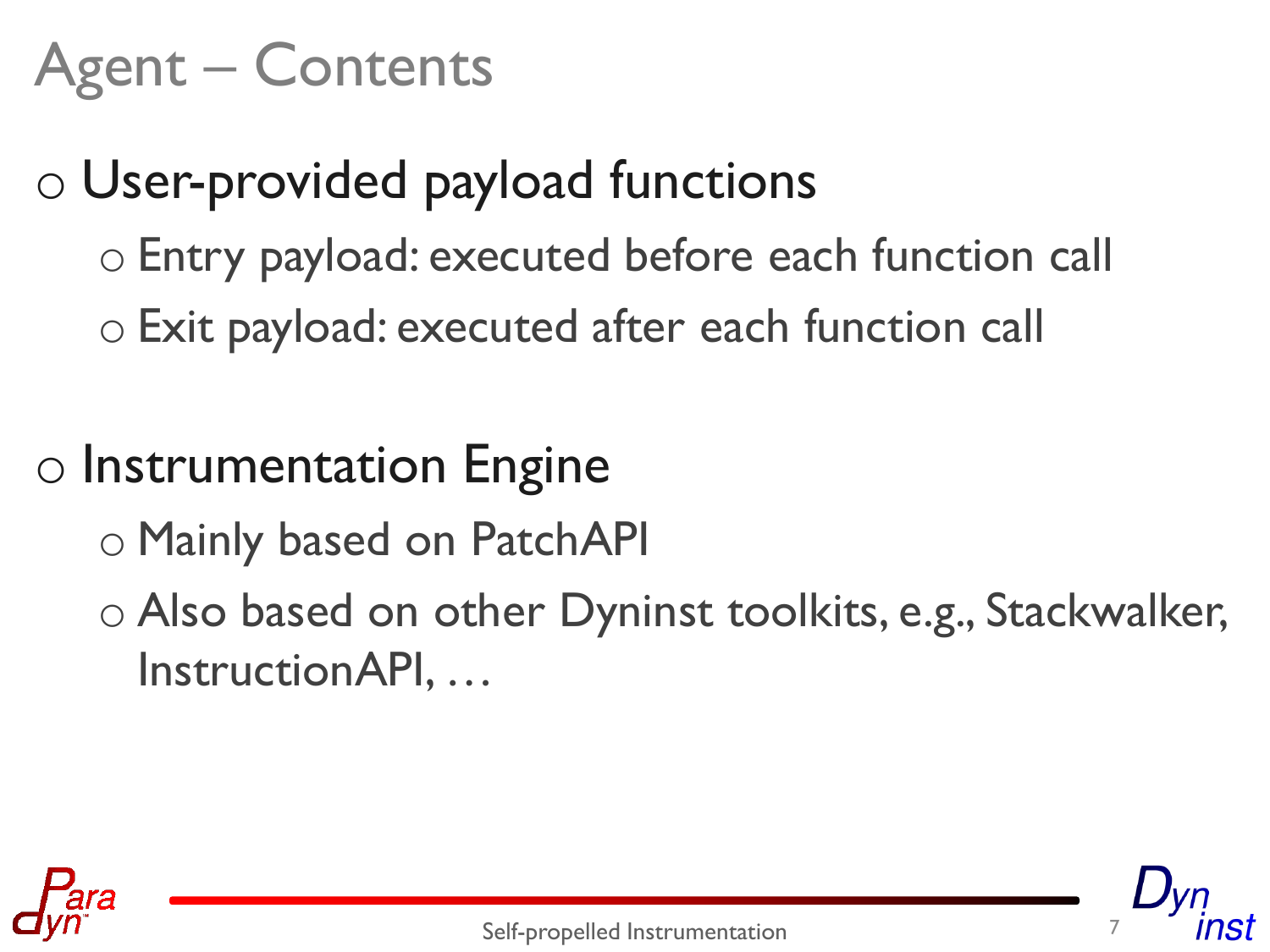# Agent – In payload function

- o Query PatchAPI CFG structures
	- o Functions / Basic blocks / Edges
	- o Enables sophisticated code analysis
- o Query runtime information related to the current function call
	- o Arguments / Return value
- o Detect system events
	- o Communication events, e.g., send/recv
	- o Security events, e.g., setuid

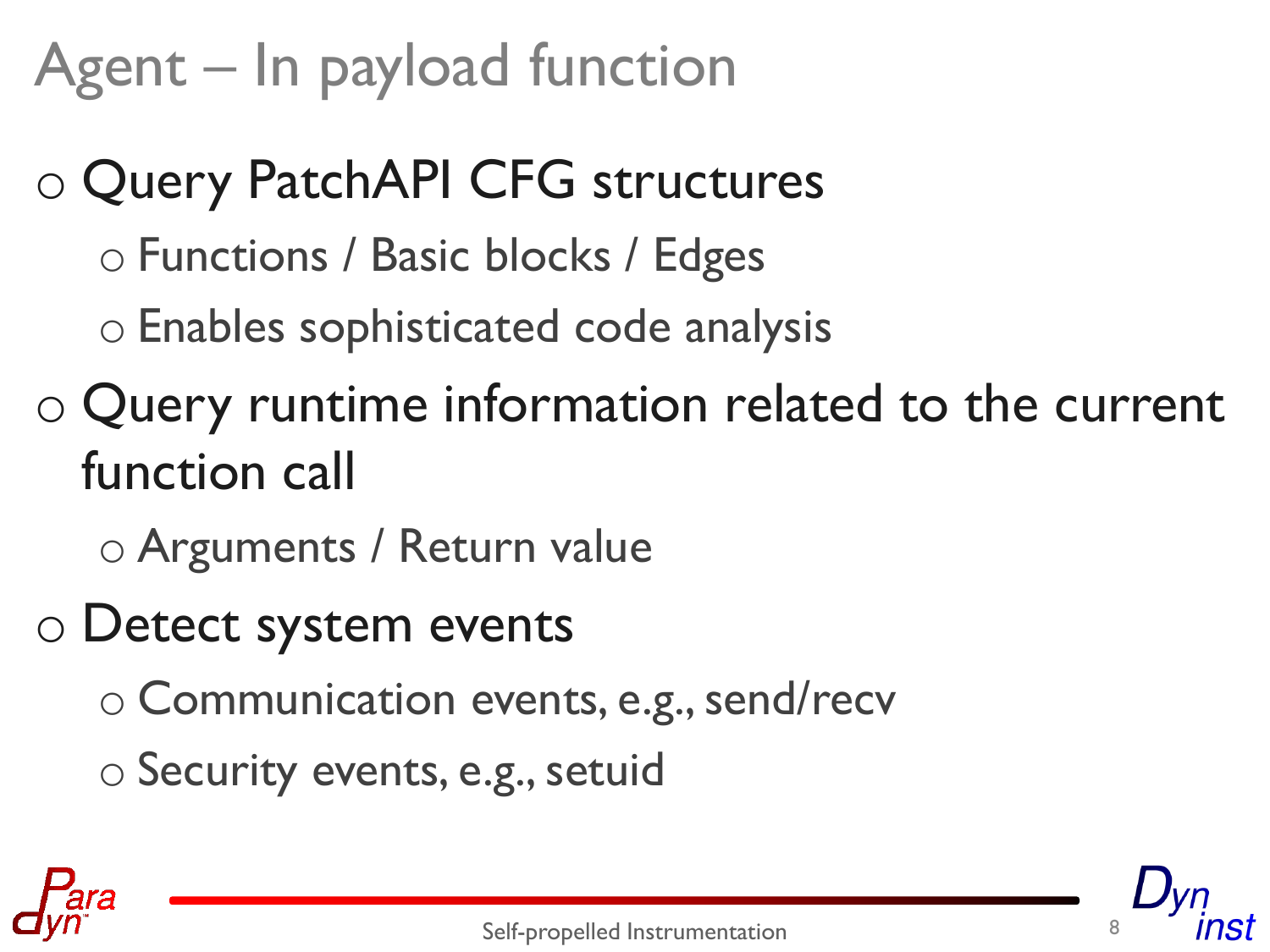#### Example: Print func names and  $#$  of calls to printf

9

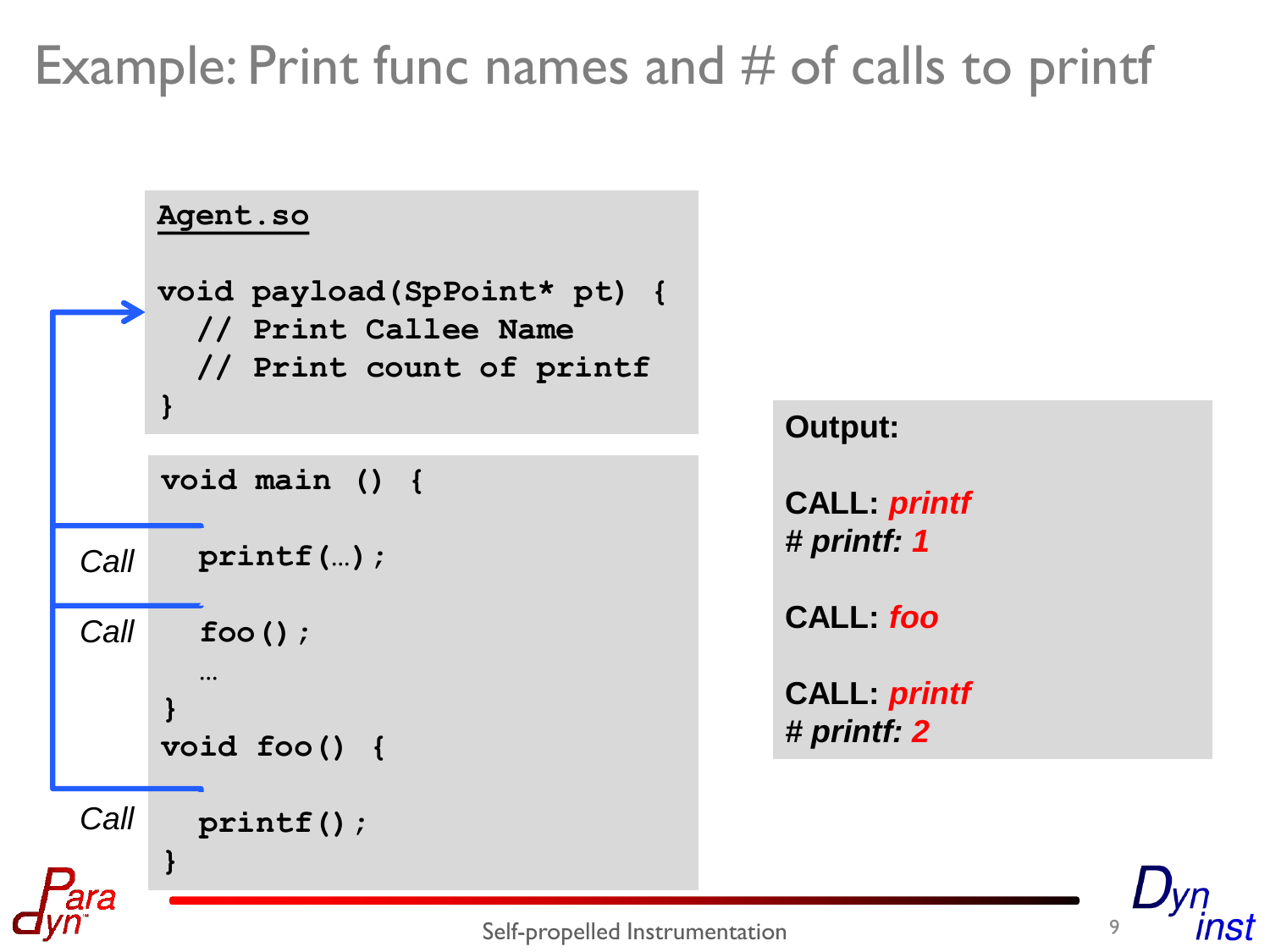```
Payload functions
 Single-threaded, single process
int count = 0;
```

```
void payload(SpPoint* pt) {
```

```
PatchFunction* f = Callee(pt);
if (!f) return;
string name = f->name();
```

```
printf("CALL:%s\n",name.c_str());
```

```
if (name.compare("printf")==0){
```
**++count;**

```
 printf("# printf: %d\n",count);
}
```
**Propel(pt);**

**}**

```
Multi-threaded, single process
```

```
int count = 0;
SpLock count_lock = 0;
```
**void payload(SpPoint\* pt) {**

```
PatchFunction* f = Callee(pt);
if (!f) return;
string name = f->name();
```
**printf("CALL:%s\n",name.c\_str());**

```
if (name.compare("printf")==0){
 sp::Lock(&count_lock);
 ++count;
  sp::Unlock(&count_lock);
 printf("# printf: %d\n",count);
}
```

```
Propel(pt);
```


**}**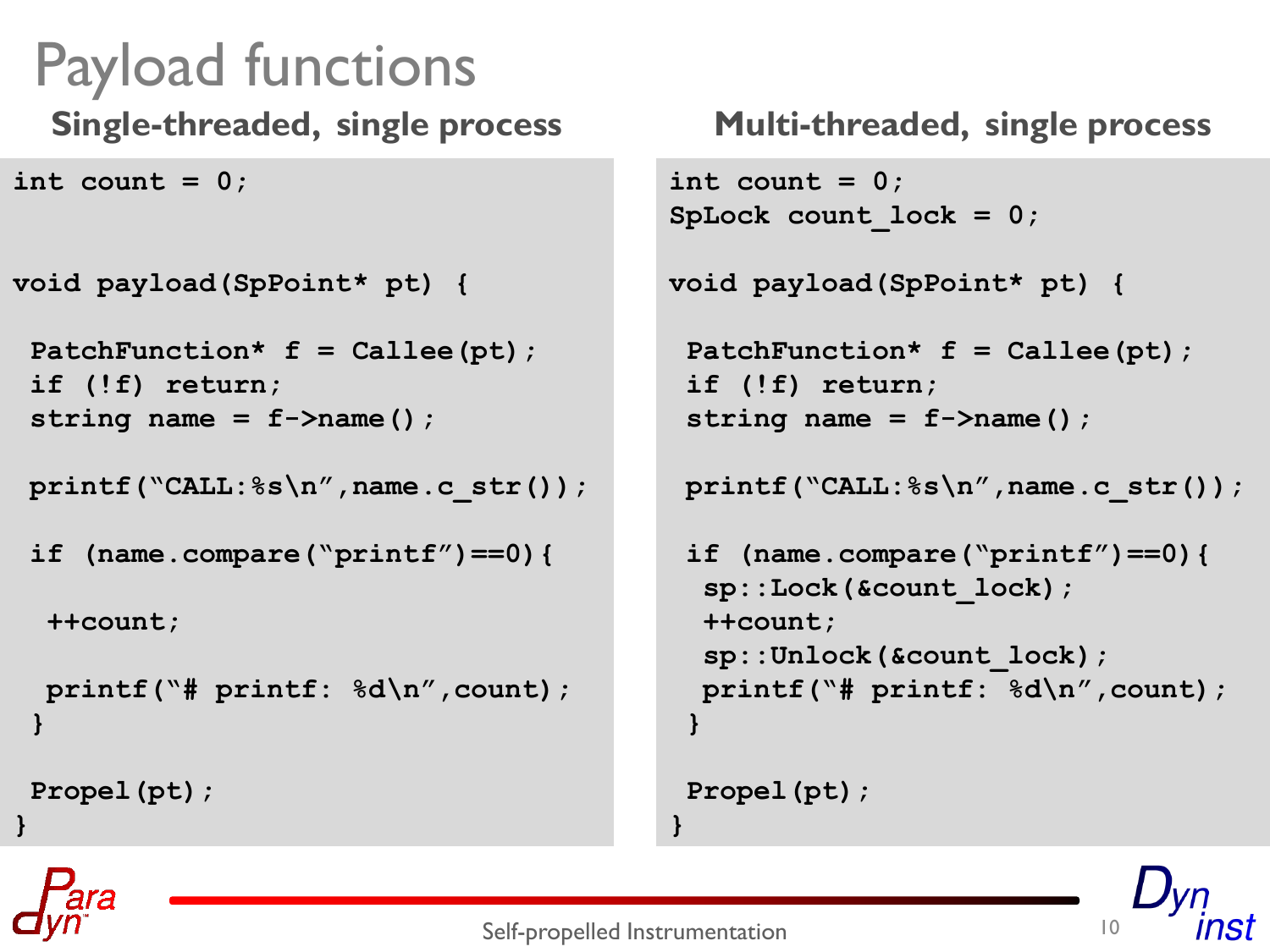#### Intra-process propagation





Self-propelled Instrumentation

11

nst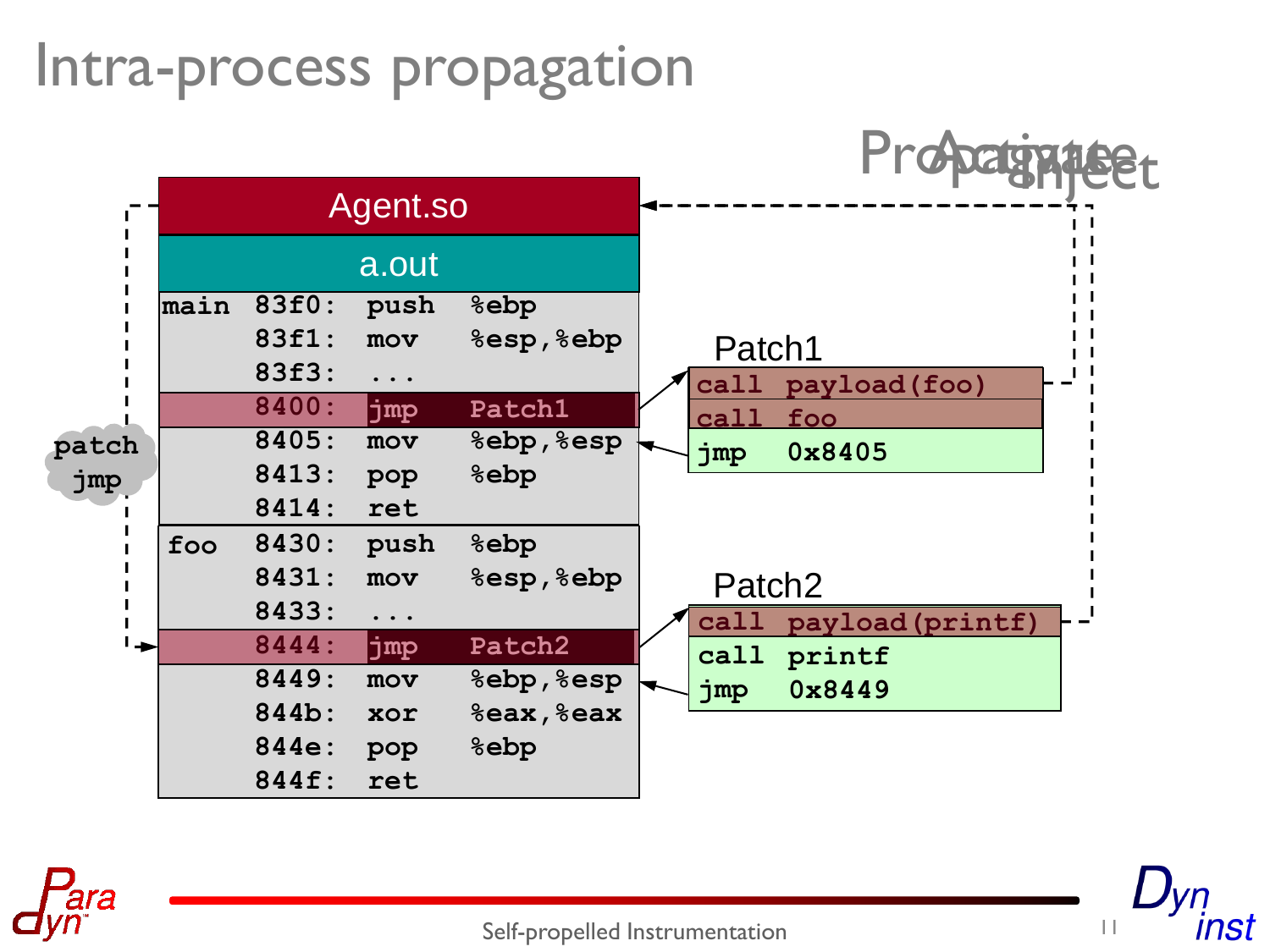# Intra-process propagation challenges

#### o Instrumentation Engine

- o Call insn size < jump insn size
- o Call block size < jump insn size
- o Cannot find a suitable springboard





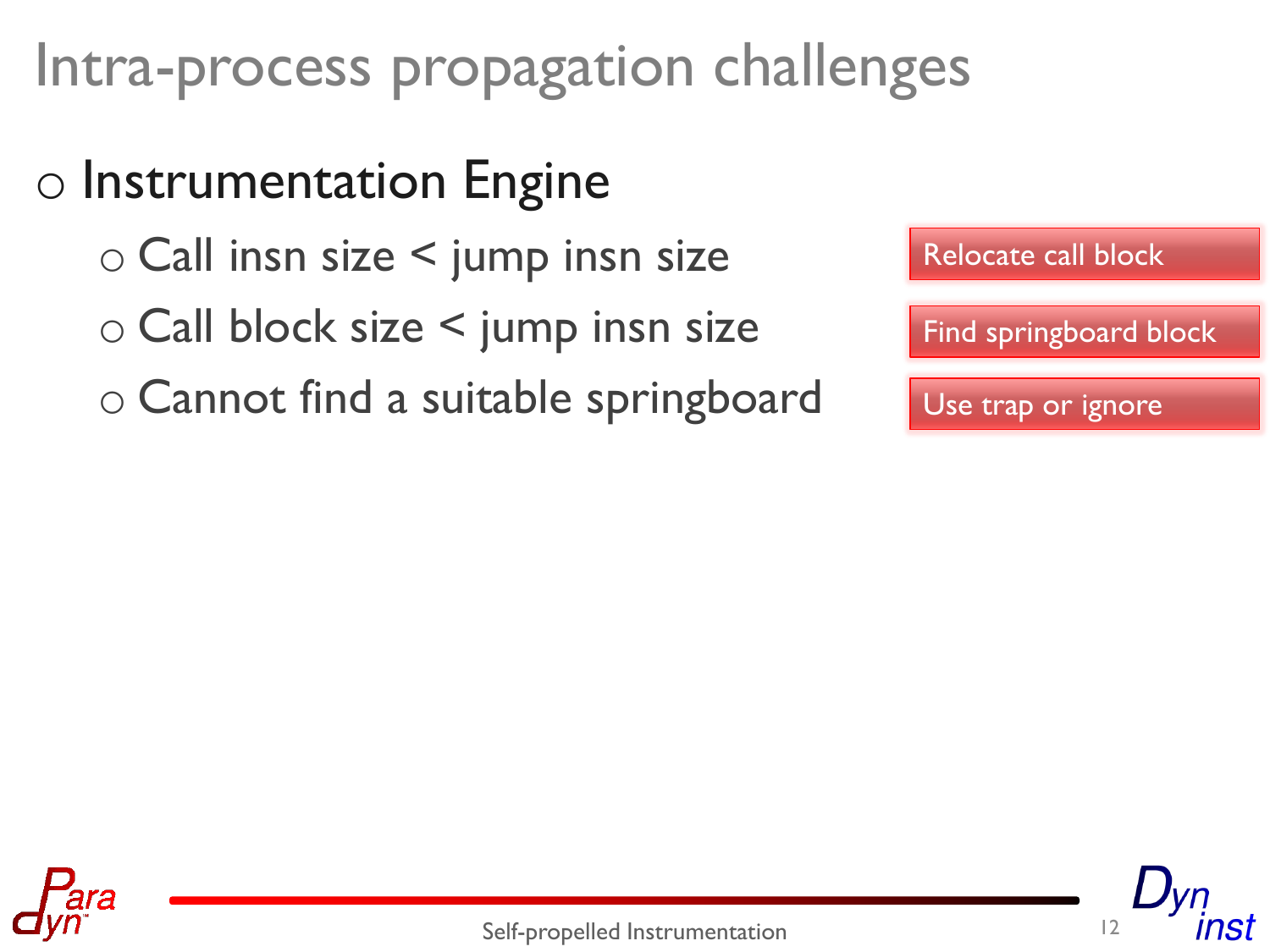#### Example: Print remote process name

#### **Host 1 - 192.168.0.2 : 5370**





**Output for 192.168.0.2:5370:**

**CONNECT: (192.168.0.2:5370, 192.168.0.31:8080)**

**READ FROM: 192.168.0.31:8080**

**WRITE TO: 192.168.0.31:8080**



**Output for 192.168.0.31:8080:**

**ACCEPT: (192.168.0.31:8080, 192.168.0.2:5370)**

**WRITE TO: 192.168.0.0.2:5370**

**READ FROM: 192.168.0.0.2:5370**



Self-propelled Instrumentation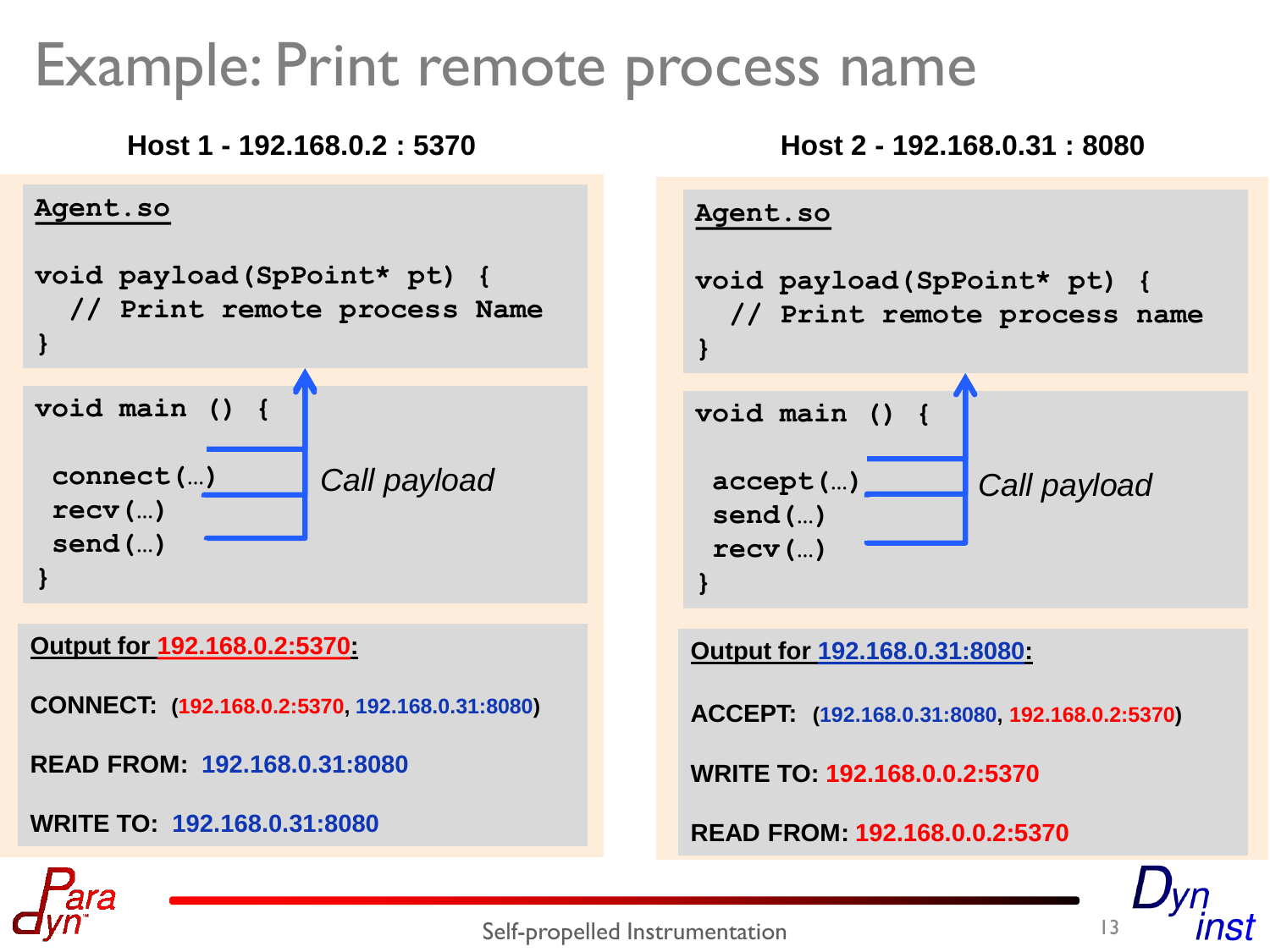# Payload functions for IPC

```
void payload(SpPoint* pt) {
   PatchFunction* f = sp::Callee(pt);
   if (!f) return;
```

```
 if (IsConnect(f)) {
   fprintf(fp, "CONNECT: (%s, %s)\n",
           LocalProcessName(),
           RemoteProcessName());
} else if (IsIpcWrite(f)) {
  fprintf(fp, "WRITE TO: %s\n", 
           RemoteProcessName());
 } else if (IsIpcRead(f)) {
  fprintf(fp, "READ FROM: %s\n", 
           RemoteProcessName()); 
}
 sp::Propel(pt);
```
**}**

#### **Utilities**

- o Detect communication events.
- o Get process name o e.g., 192.168.0.2:8080
- IPC mechanisms o Pipe o TCP

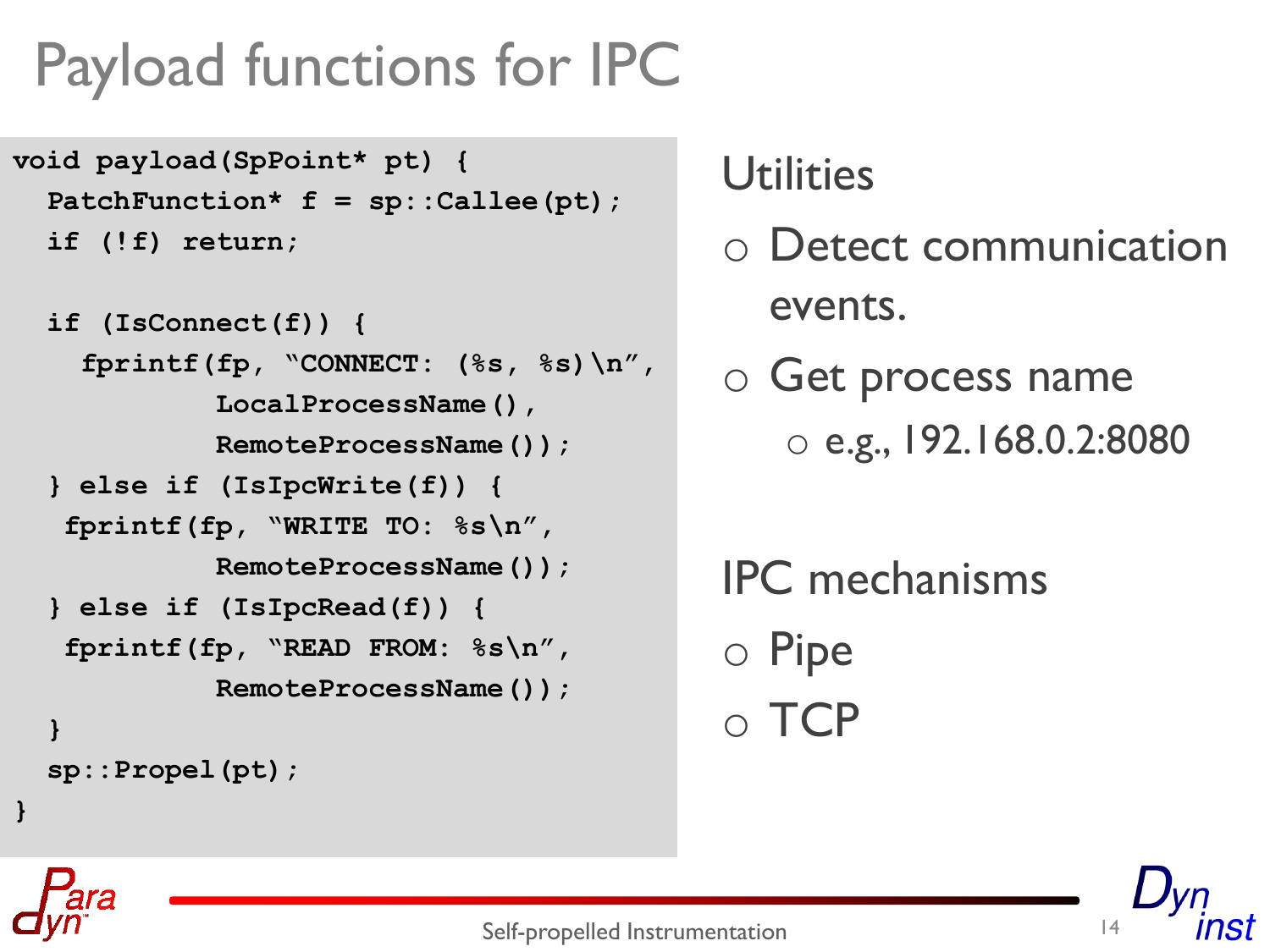### Inter-process propagation

#### o Main procedure for inter-process propagation

- Detect the initiation of communication at the local site.
	- o connect, write, send …
- 2. Identify the remote process
- 3. Inject the agent into the remote process
- 4. Start following the flow of control in the remote site

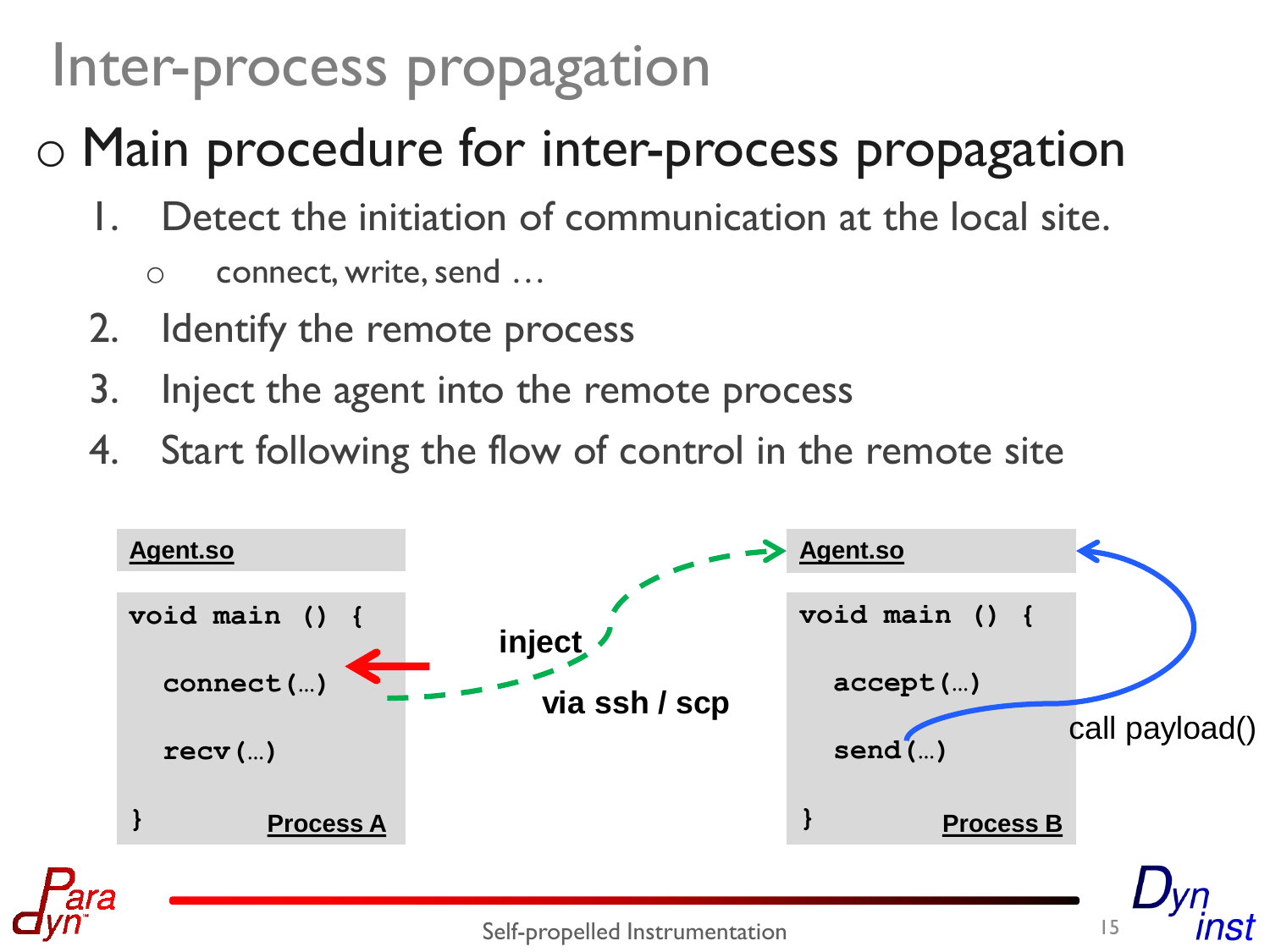# **Applications**

# o Existing :

- o Fault diagnosis in distributed systems
- o Software security analysis

o Potential:

- o Error reporting in distributed systems
- o Performance profiling
- o Consistency analysis in distributed systems
- o Taint checking
- o More ...



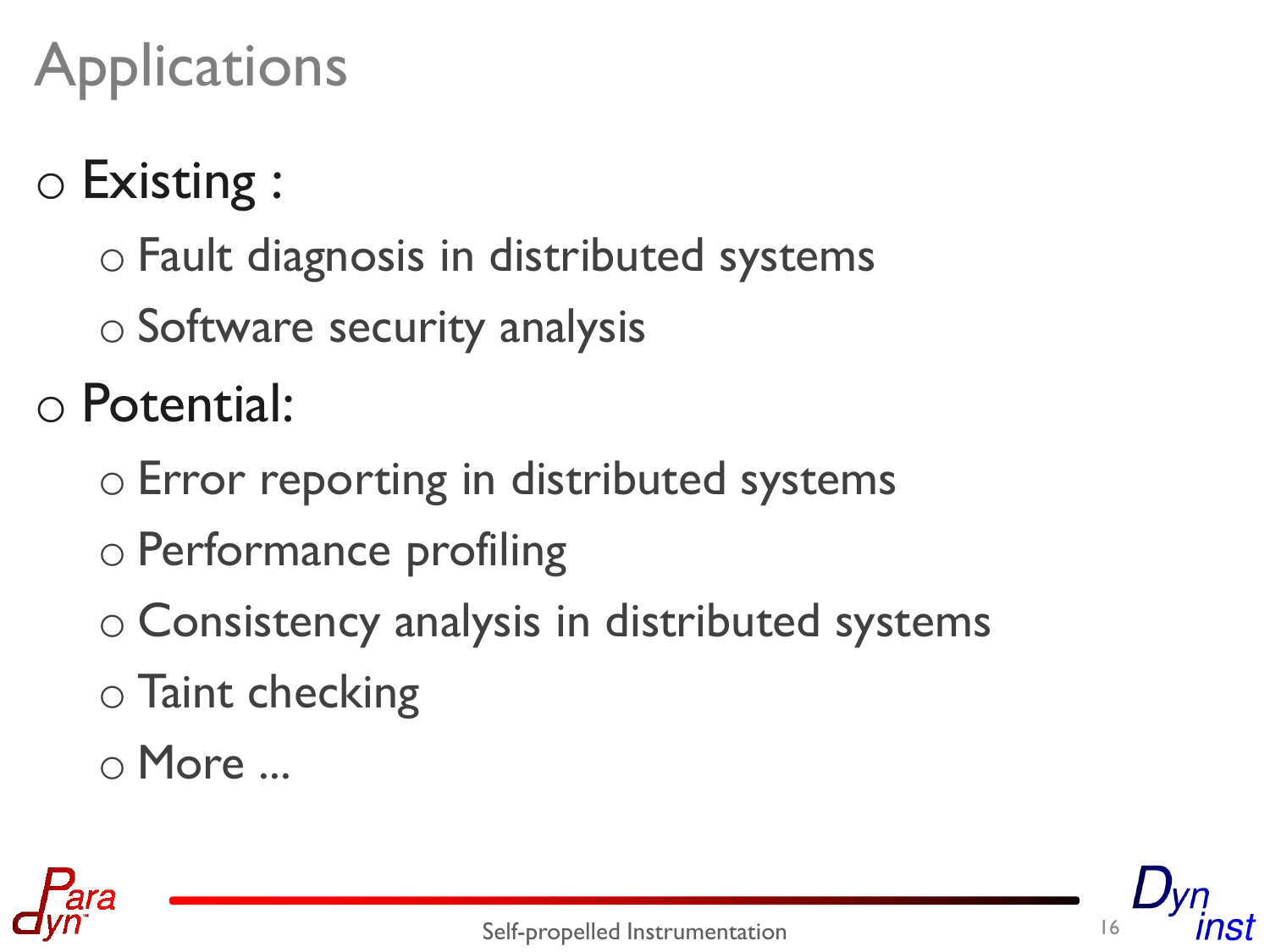# Status and Future work

#### o Status

- o x86 / x86\_64 Linux
- o IPC: pipe, tcp
- o Testing and debugging to make it robust enough to work on complex programs, e.g., Google Chrome

#### o Future work

- o Develop tools for software security analysis
- o Support more protocols / mechanisms for interprocess propagation
- o Port to Microsoft Windows